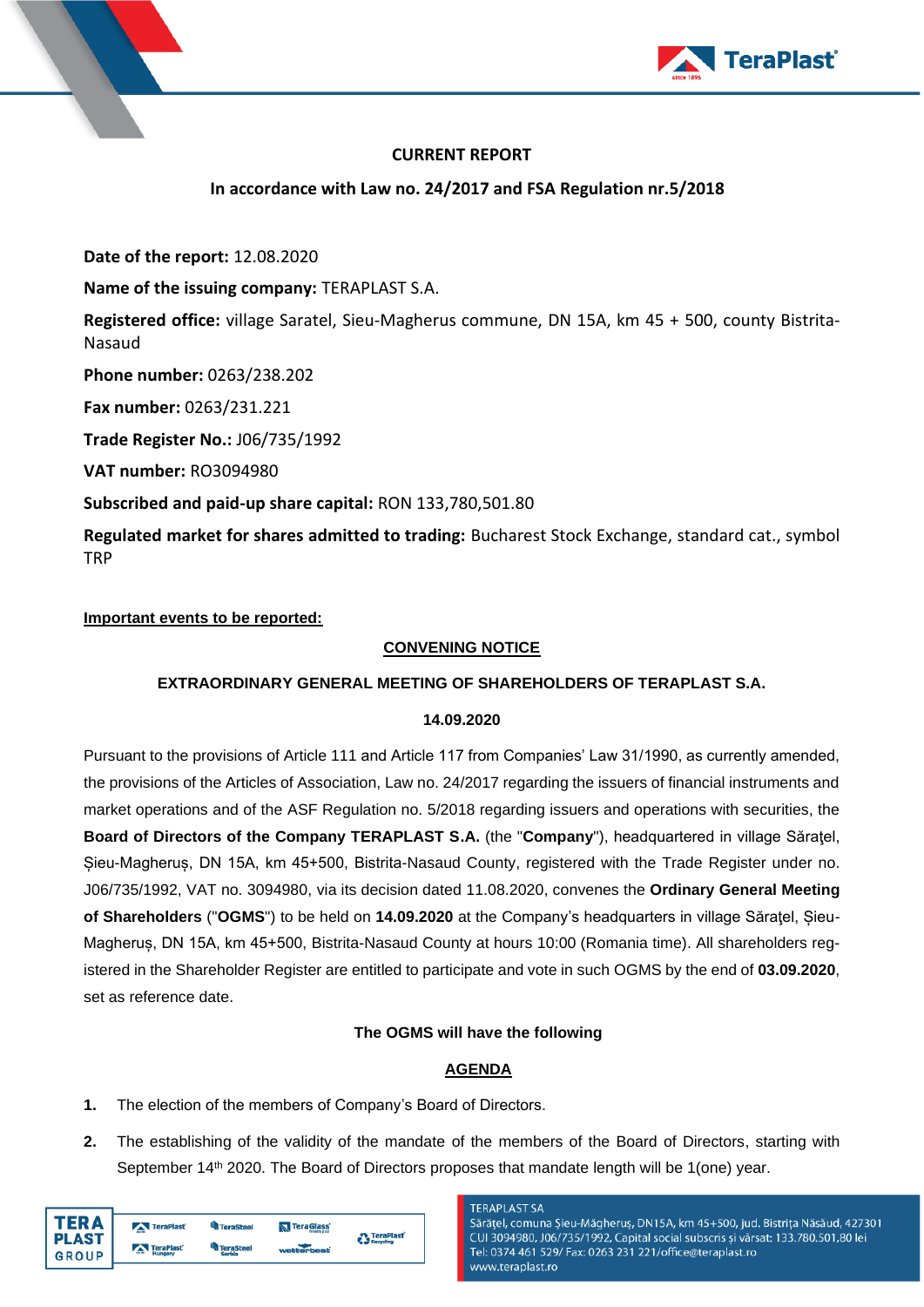

- **3.** Mandating Mr Dorel Goia and Mr Alexandru Stânean to negotiate and any of them to sign the administrative contracts of the directors, in the name and on behalf of the Company.
- **4.** To authorise the Chairman of the Board of Directors, Mr. Dorel Goia, to sign, for and on behalf of all the shareholders present at the meeting, the OGMS resolutions.
- **5.** To authorize the Company's legal adviser, Mrs. Kinga Vaida, to do everything that is necessary as to record the OGMS resolutions and updating directors data at the Trade Register of Bistrita-Nasaud Court, and to publish such resolutions in the Official Gazette of Romania, part IV.

**Considering the Romanian public authorities' recommendations in relation to prevention/limitation of the spread of COVID-19, Teraplast strongly recommends to its shareholders, to the extent possible:** 

➢ **to access the supporting materials for OGMS in electronic format, available on the Company's website, rather than in hardcopy at the Company Registry;** 

➢ **to vote by correspondence by using the ballot paper for the vote by correspondence;** 

➢ **to use, as communication means, the e-mail having attached an extended electronic signature, rather than the mail or courier at the Company Registry, when submitting (i) proposals with respect to adding new items on the OGMS agenda, (ii) draft resolutions, (iii) written questions before OGMS, (iv) the powers of attorney for representation in the OGMS or (v) the Voting Bulletins for voting by correspondence.**

(1) One or more shareholders jointly or severally representing at least 5% of the share capital, have the right **(i)** to introduce items on the OGMS' agenda, provided that each item is accompanied by an explanation or a decision draft submitted for adoption to the OGMS; **(ii)** to submit decision drafts for the items included or suggested to be included on the OGMS's agenda.

(2) Any of the rights stipulated in paragraph (1) above may only be exercised in written, and the documents shall be submitted in a closed envelope at the Company's headquarter, or sent by any type of mail or fast delivery with acknowledgment of receipt, the envelope bearing a clear note written in capital letters "FOR THE ORDINARY GENERAL MEETING OF SHAREHOLDERS OF 14.09.2020", or sent by messenger delivery or electronic means, with the extended electronic signature included according to Law 455/2001 on the electronic signature, at the following e-mail [secretariatCA@teraplast.ro,](mailto:secretariatCA@teraplast.ro) mentioning at subject: "FOR THE ORDINARY GENERAL MEETING OF SHAREHOLDERS OF 14.09.2020".

(3) The shareholders can exercise the rights stipulated in paragraph (1) letters (i) and (ii) within maximum 15 calendar days following the date of publication of this convening notice, namely no later than **31.08.2020 inclusively**.

Each shareholder shall be entitled to address questions regarding the items on the OGMS's agenda, and the Company shall reply to the shareholders' questions during such meeting. The questions shall be submitted in a closed envelope at the Company's headquarter, or sent by any type of mail or fast delivery with acknowledgment of receipt, the envelope bearing a clear note written in capital letters "FOR THE ORDINARY GENERAL MEETING OF SHAREHOLDERS OF 14.09.2020", or sent by messenger delivery or electronic means, with the extended electronic signature included according to Law 455/2001 on the electronic signature, at the following

| TFR A<br><b>PLAST</b> | TeraPlast            | <sup>4</sup> TeraSteel     | <b>N</b> TeraClass | <b>C</b> TeraPlast   |
|-----------------------|----------------------|----------------------------|--------------------|----------------------|
| <b>GROUP</b>          | TeraPlast<br>Hungary | <b>TeraSteel</b><br>Serbia | wetterbeat         | <b>Car Recycling</b> |

#### **TERAPLAST SA**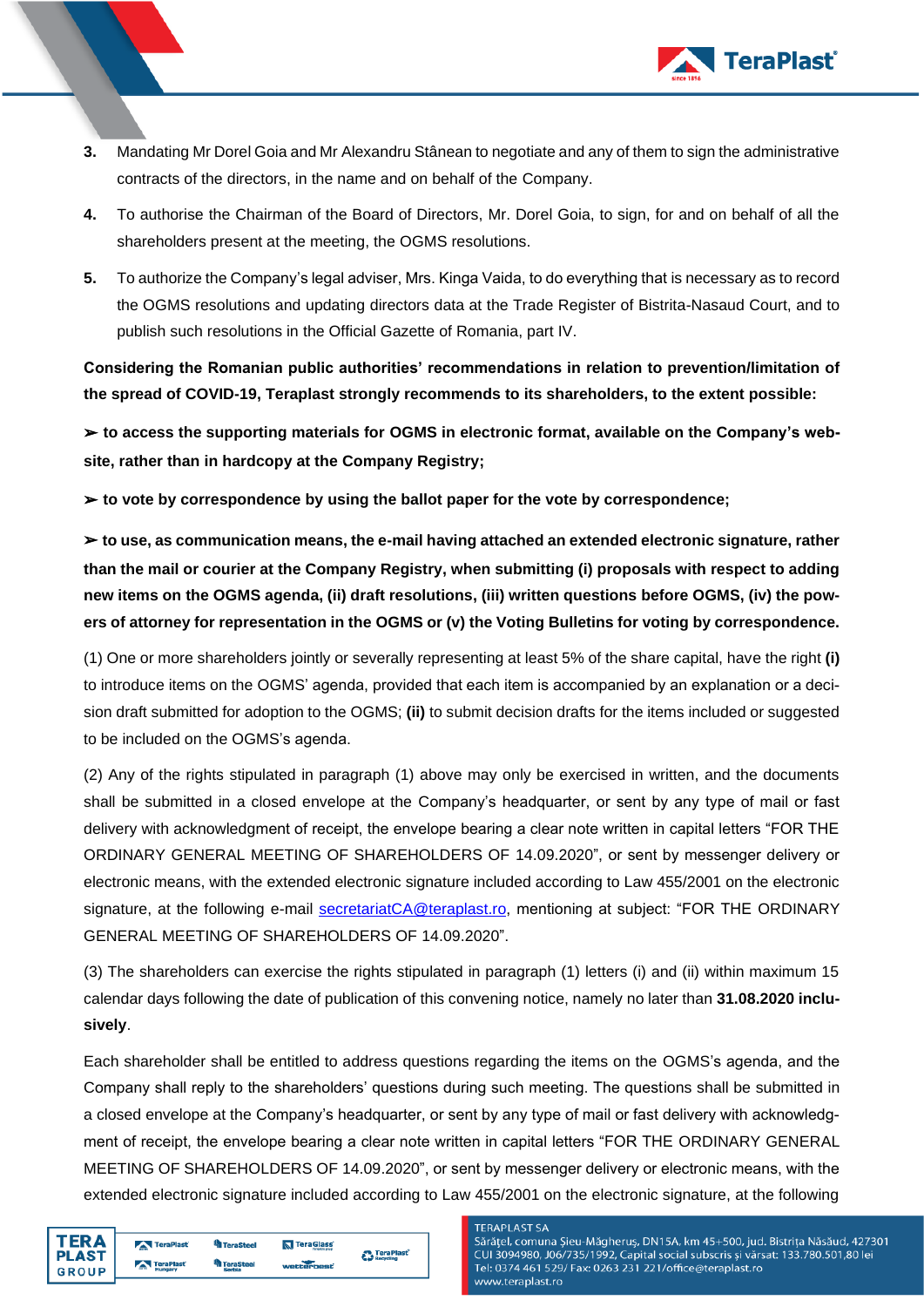

e-mail [secretariatCA@teraplast.ro,](mailto:secretariatCA@teraplast.ro) mentioning at subject: "FOR THE ORDINARY GENERAL MEETING OF SHAREHOLDERS OF 14.09.2020", by **13.09.2020 inclusively**.

The shareholders can participate in person or they can be represented in the OGMS either by their legal representatives or by other agents authorised by a special power of attorney or a general power of attorney, as provided by Article 92 paragraph (10) of Law 24/2017 on the issuers of financial instruments and market operations.

Shareholders' access shall be permitted upon proof of their identity, consisting in case of shareholders, who are natural persons, of their ID card or, in case of legal entities, legal representative.

Shareholders can appoint a representative by a general power of attorney (authorisation) valid for no more than three years, authorising the appointed representative to vote in any matter subject to discussions of the OGMS, provided such power of attorney (authorisation) be given by the shareholder, as customer, to an intermediary defined as per Article 2 paragraph (1) item 20 of Law 24/2007 on the issuers of financial instruments and market operations, or to a lawyer.

The shareholders cannot be represented in the OGMS based on a general power of attorney (authorisation) by a person subject to a conflict of interests, pursuant to Article 92 paragraph (15) of Law 24/2007 on the issuers of financial instruments and market operations.

General powers of attorney (authorisations) should be submitted to the Company Registry or sent by any type of mail or courier with acknowledgement of receipt, so that they are registered at the company's Registry with at least 48 hours before the general meeting, namely no later than **12.09.2020**, hours 10:00 (Romania time), in copy, including the mention "Certified to be a true copy of the original" signed by the representative. The powers of attorney can also be sent by e-mail with the extended electronic signature included according to Law 455/2001 on the electronic signature, at the following e-mai[l secretariatCA@teraplast.ro,](mailto:secretariatCA@teraplast.ro) mentioning at subject: "FOR THE ORDINARY GENERAL MEETING OF SHAREHOLDERS OF 14.09.2020".

The quality of shareholder and, in case of shareholders, who are legal entities, or entities without legal personality, the quality of legal representative is ascertained based on the list of shareholders as of the reference/registration date, received by the issuer from the Central Depository or, accordingly, in case of different reference/registration dates, based on the following documents submitted to the issuer by the shareholder:

- a) the statement of account certifying the quality of shareholder and the number of owned shares;
- b) documents certifying that the details of the legal representative are recorded at the Central Depository/ participants concerned;

However, if the Shareholder did not inform the Central Depositary in a timely manner of its legal representative or if this information is not mentioned in the list of shareholders from the reference date received by the Company from the Central Depository, then the proof of the representative status will be made with the ascertaining certificate, or a certified copy of the original, issued by the Trade Registry or any other document, in original or in a copy conforming to the original, issued by a competent authority in the State in which the shareholder is legally registered, for the purpose of proving the existence of the legal person and the legal representative's

| ΓFR A                     | TeraPlast                   | <sup>U</sup> ll TeraSteel | TeraClass <sup>®</sup> | <b>O</b> TeraPlast    |
|---------------------------|-----------------------------|---------------------------|------------------------|-----------------------|
| I PLAST<br><b>I</b> GROUP | TeraPlast<br><b>Hungary</b> | TeraSteel<br>Serbia       | watterbeat             | <b>Call Recycling</b> |

#### **TERAPLAST SA**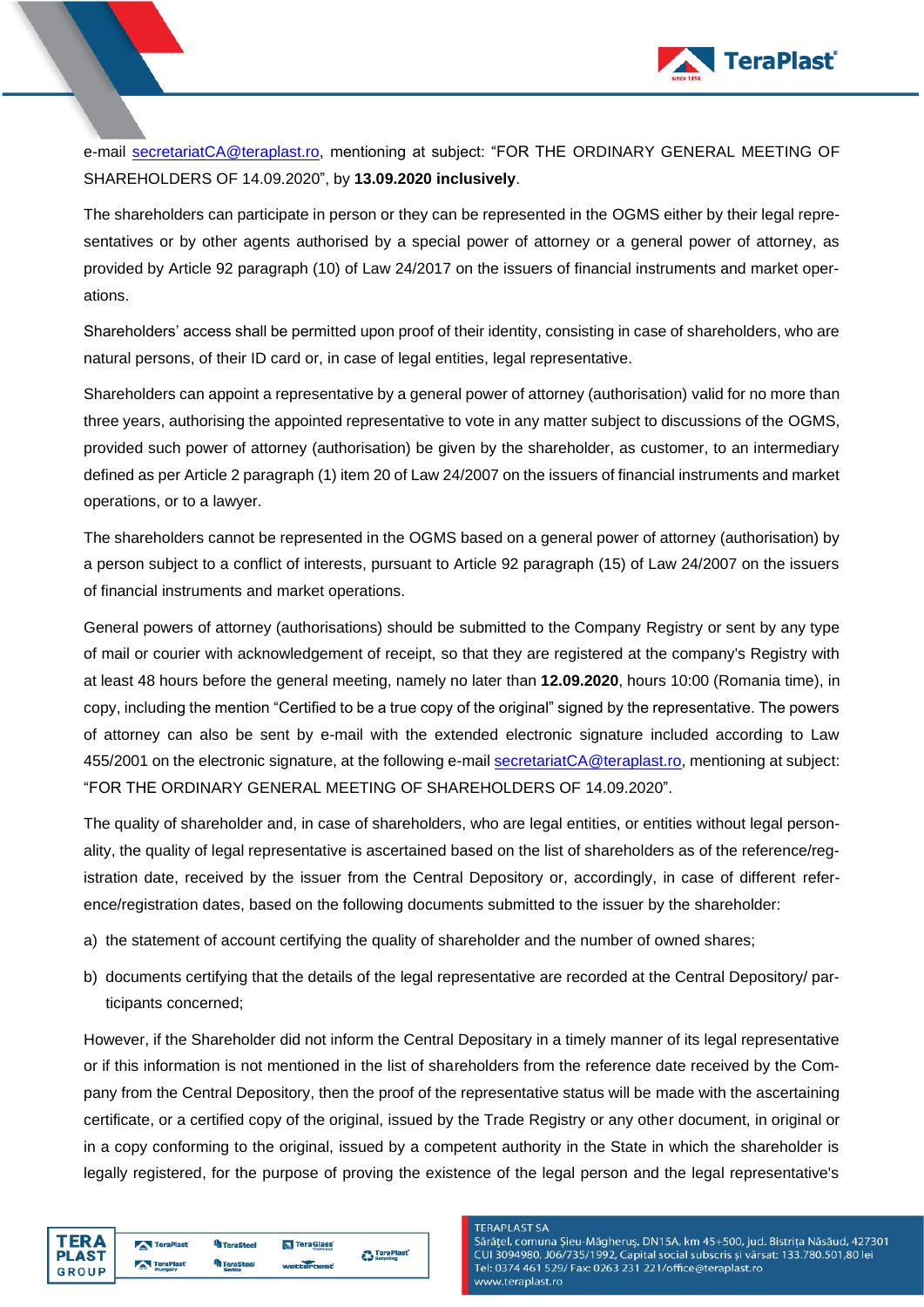

name / quality, with a maximum of 1 month validity reported on the date of publication of the convocation of the general meeting.

The documents attesting the quality of legal representative elaborated in a foreign language other than English must be accompanied by a translation done into Romanian or English by a certified translator.

The identification criteria referred above shall be accordingly applied also in case the need arises to prove that the shareholder, suggesting for new items to be included in the OGMS' agenda, or directing questions to the issuer related to the items included in the OGMS' agenda, is a legal representative.

Pursuant to Article 200 paragraph (4) of the ASF Regulation no. 5/2018 of financial instruments and market operations issuers, a shareholder can appoint only one representative in a certain general shareholder meeting. However, if a shareholder holds shares with a trading company in several security accounts, such restriction shall not prevent such shareholder to appoint separate representatives for the shares held in each security account, for a certain general shareholder meeting. Such provision is not detrimental to the provisions of paragraph (6) of Article 200 of the ASF Regulation no. 5/2018.

Pursuant to Article 200 paragraph (5) of the ASF Regulation no. 5/2018, a shareholder can appoint by power of attorney one or several deputy representatives for a general meeting, in the event the representative appointed as per paragraph (4) above is unable to attend. Where several deputy representatives are appointed by power of attorney, the order in which they will act shall be established.

The shareholders can cast their votes for the items noted in the agenda by correspondence, and the vote application form, accurately filled out and signed, shall be sent in a sealed envelope to the Company's headquarter, which should arrive at the Company's headquarter no later than **12.09.2020**, hours 10:00 (Romania time), the envelope bearing a clear note written in capital letters "FOR THE ORDINARY GENERAL MEETING OF SHAREHOLDERS OF 14.09.2020". The voting bulletins can be sent by e-mail with the extended electronic signature included according to Law 455/2001 on the electronic signature, at the following e-mail [secretari](mailto:secretariatCA@teraplast.ro)[atCA@teraplast.ro,](mailto:secretariatCA@teraplast.ro) mentioning at subject: "FOR THE ORDINARY GENERAL MEETING OF SHAREHOLDERS OF 14.09.2020".

A representative can cast his/her vote by correspondence only when such representative has received from the shareholder a special/general power of attorney which will be submitted to the issuer pursuant to Article 92 par. (14) of Law 24/2017 on the issuers of financial instruments and market operations.

Special power of attorney forms to be used for voting by representative, as well as the forms to be used for voting by correspondence shall be made available for shareholders both in Romanian and in English, at the Company's headquarter from **8:00 am to 4:30 pm (Romania time)** and on the Company website: [www.teraplast.ro,](http://www.teraplast.ro/) heading "Investors", Section "General Meeting of Shareholders", starting with **14.08.2020**.

The special powers of attorney and the voting bulletins by correspondence shall be submitted in Romanian or English originals at the Company's headquarter, or sent by any type of mail or fast delivery with acknowledgment of receipt, so that they are registered at the company's Registry not later than **12.09.2020**, hours 10:00 (Romania time), the envelope bearing a clear note written in capital letters . FOR THE ORDINARY GENERAL MEETING OF SHAREHOLDERS OF 14.09.2020", or can be sent by e-mail with the extended electronic

| FD A                           | TeraPlast                   | <b>TeraSteel</b>    | TeraGlass  | <b>TeraPlast</b> |
|--------------------------------|-----------------------------|---------------------|------------|------------------|
| <b>I PLAST</b><br><b>GROUP</b> | TeraPlast<br><b>Hungary</b> | TeraSteel<br>Serbia | watterbeat | <b>Recycling</b> |

#### **TERAPLAST SA**